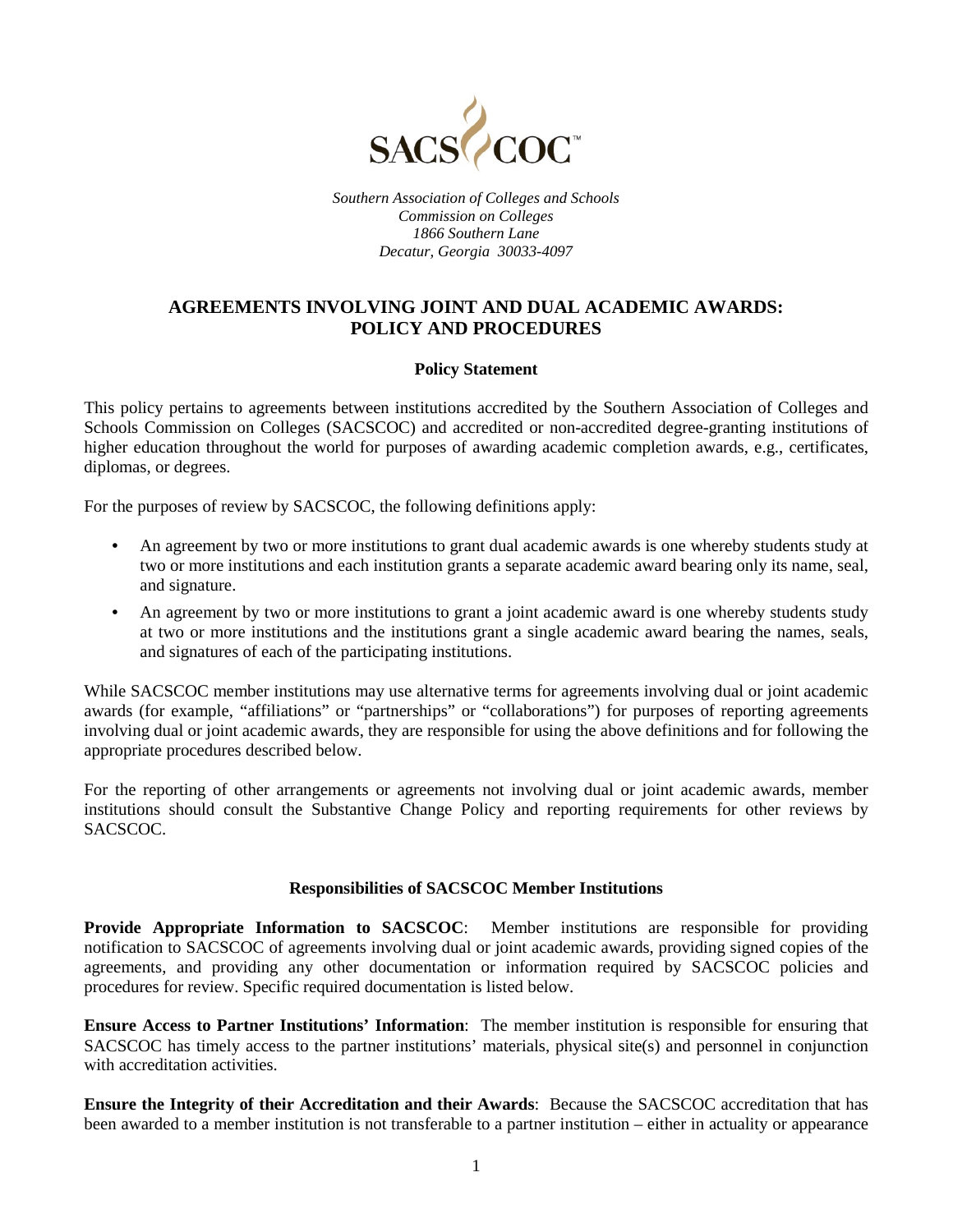– SACSCOC prohibits the use of its accreditation to authenticate courses, programs, or awards offered by organizations not so accredited with which it has formed partnerships. Likewise, member institutions are responsible for ensuring the quality of courses, programs, or awards offered through relationships with other institutions, particularly those resulting in dual or joint academic awards.

**Provide a Disclaimer Statement**: Member institutions entering into agreements with institutions not accredited by SACSCOC for the awarding of either dual or joint academic awards and their non-SACSCOC partner institutions must use the following disclaimer statement in any materials describing the relationship. The member institution is responsible for reviewing, approving, and monitoring the non-SACSCOC partner institutions' statements of relationship to ensure conformity with the disclaimer:

[Name of SACSCOC member institution] is accredited by the Southern Association of Colleges and Schools Commission on Colleges to award [state degree levels]. [Name of partner institution] is not accredited by SACS Commission on Colleges and the accreditation of [name of member institution] does not extend to or include [name of partner institution] or its students. Further, although [name of member institution] agrees to accept certain course work from [name of partner institution] to be applied toward an award from [name of member institution], that course work may not be accepted by other colleges or universities in transfer, even if it appears on a transcript from [name of member institution]. The decision to accept course work in transfer from any institution is made by the institution considering the acceptance of credits or course work.

**Ensure Appropriate Percentages of Work Offered by the Member Institution**: To receive an undergraduate academic award, students must earn 25 percent or more of the credits required for the award through the SACSCOC member institution's own direct instruction. To receive a graduate academic award, students must earn one-third or more of the credits through the SACSCOC member institution's own direct instruction.

**Avoid Use of the SACSCOC Logo**: Neither member nor partner institutions may use the SACSCOC logo in any of their materials or on websites. Use of the logo is reserved exclusively for the Southern Association of Colleges and Schools Commission on Colleges.

**Ensure the Quality of Credits Recorded on Transcripts**: When evaluating, accepting, and transcripting credits awarded through an agreement involving dual or joint academic awards, the member institution must ensure the following:

- Examine courses transferred in and transcripted from partner institutions to ensure that they meet the requirements of the member institution and the requirements of *The Principles of Accreditation*. (See a list of applicable requirements below.)
- Assess and monitor effectively courses and components completed through instruction by partner institutions. The assessment and monitoring should be accomplished by academically-qualified persons.
- Record on the academic transcript the name of the institution from which a course is taken. If a member institution desires to transcript as its own a course taken through an agreement with a partner institution, it must be able to demonstrate that the instruction was provided under the member's supervision and included approval of the academic qualifications of each instructor in advance and that regular evaluation of the effectiveness of each instructor occurs.
- Disclose fully the nature of the agreement on the transcript of the institutions awarding the degree.
- Reflect accurately in its catalog the courses being offered through the agreement if they are available to its own students as part of an educational program.
- Ensure that qualified and competent faculty members at each participating institution agree on the content and teaching methodologies of courses and education programs and on the qualifications of the faculty members who teach in the programs. Qualifications of teaching faculty must comply with the faculty competence requirements of the *Principles of Accreditation*.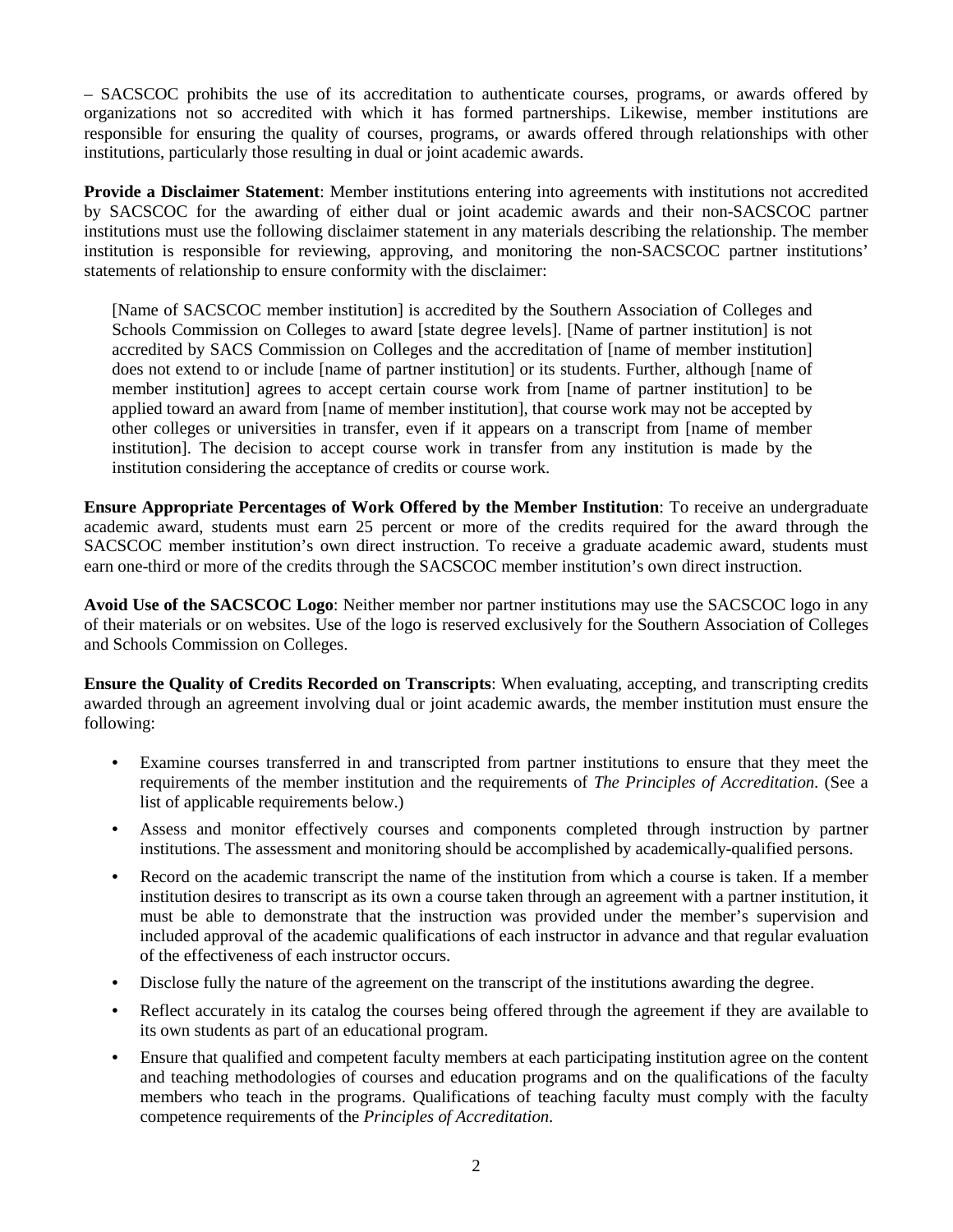- Ensure that the educational outcomes of a major or concentration offered as part of dual or joint award agreements are (1) comparable to the outcomes of the same major or concentration offered by the institutions or, if not offered by any of the participating institutions, (2) comparable to the outcomes of a peer institution external to the agreement that offers the same educational program's major or concentration.
- Ensure that, within the agreement, there is appropriate faculty accountability to the institutions accepting the credit, perhaps through dual faculty appointments or other approaches that include evaluation by the accepting institution.

**Ensure Compliance with Appropriate SACSCOC Requirements**: Standards in the *Principles of Accreditation* which affect the implementation of agreements involving dual and joint academic awards are listed below. They should be considered when developing the agreement, documentation of compliance, and, if relevant, a substantive change prospectus:

| <b>Standard</b>            | <b>Description</b>                                                           |
|----------------------------|------------------------------------------------------------------------------|
| CR 1.1                     | Integrity                                                                    |
| CR 2.1                     | Institutional mission                                                        |
| CR 6.1                     | Full-time faculty                                                            |
| 6.2.a                      | Faculty qualifications                                                       |
| 6.2.b                      | Program faculty                                                              |
| 8.2.a                      | Student outcomes: educational programs                                       |
| CR 9.1                     | Program content                                                              |
| CR 9.2                     | Program length                                                               |
| 9.4                        | Institutional credits for an undergraduate degree                            |
| 9.5                        | Institutional credits for a graduate/professional degree                     |
| 10.2                       | Public information                                                           |
| 10.4                       | Academic governance                                                          |
| 10.5                       | Admissions policies and practices                                            |
| 10.6                       | Distance and correspondence education (if applicable)                        |
| 10.7                       | Policies for awarding credit                                                 |
| 10.8                       | Evaluating and awarding academic credit                                      |
| 10.9                       | Cooperative academic arrangements                                            |
| CR 11.1                    | Library and learning/information resources                                   |
| 12.4                       | Student complaints                                                           |
| 12.5                       | Student records                                                              |
| 13.7                       | Physical resources                                                           |
| 14.2                       | Substantive change                                                           |
| <b>SACSCOC</b><br>Policies | "Agreements Involving Joint and Dual Academic Awards: Policy and Procedures" |
|                            | "Substantive Change for Accredited Institutions"                             |
|                            | "Distance and Correspondence Education" (if applicable)                      |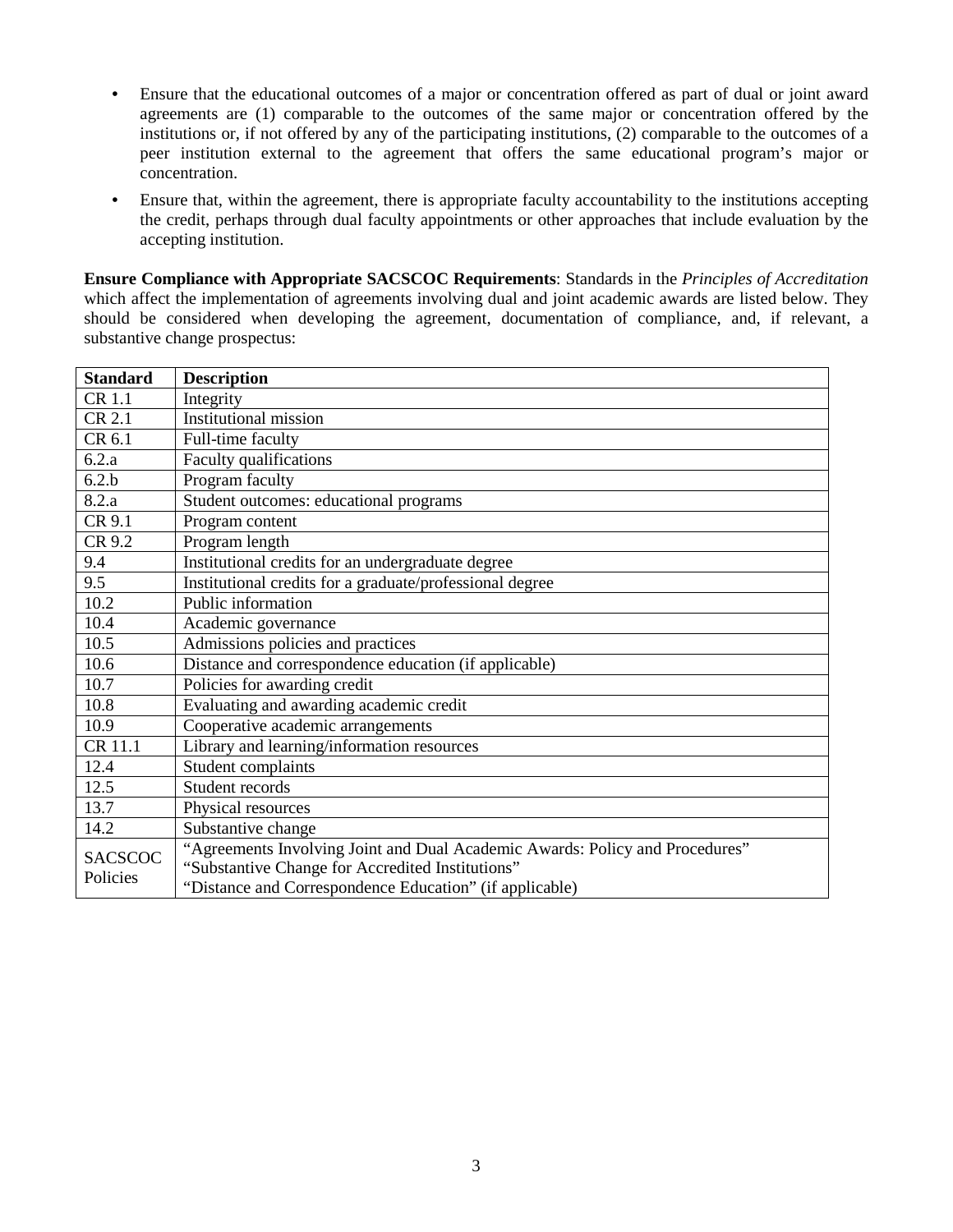#### **Reporting Responsibilities and Procedures When Developing Agreements for Dual Academic Awards**

**Prior Notification**: Entering into an agreement with a member or non-member institution involving a dual academic award is a substantive change that requires an institution to submit a letter of notification six months prior to implementation of the agreement and a final signed copy of the agreement. Formal, written acceptance of that notification and agreement by SACSCOC is required before implementation of the provisions of the agreement. (See note at the end of this policy for additional requirements if the agreement involves a new program which is significantly different from currently offered programs or an off-campus site where students may earn 50 percent or more of the credit in a program.) Expectations are that the agreement will reflect assumption of responsibility on the part of the member institution for the academic quality of any course work or credit recorded on the institution's transcript and accepted toward a dual academic award. The following should be submitted to SACSCOC:

- A notification letter that includes a statement of intent, the anticipated beginning date of the agreement, a description of the agreement, the complete address/location of the parties involved in the agreement, and information for contact persons at each participating institution regarding the agreement.
- A copy of the final signed agreement.

### **Reporting Responsibilities and Procedures When Developing Agreements for Joint Academic Awards**

Participating in agreements involving the offering of joint academic awards (as defined above) falls into three categories. Reporting responsibilities differ depending on the accreditation status of the institutions which are partnering with the SACSCOC member institution.

**Category One**: A SACSCOC member institution and partner institutions that are all SACSCOC accredited

**Prior Notification by Each Member Institution:** Entering into a *joint* academic award agreement with partner institutions which are all SACSCOC accredited institutions is a substantive change that requires (1) submission of prior notification at least six months in advance of implementation of the agreement and (2) a final signed copy of the agreement. Formal, written acceptance of the agreement by SACSCOC is required before implementation of the provisions of the agreement. (See note at the end of this policy for additional requirements if the agreement involves a new program which is significantly different from currently offered programs or an off-campus site where students may earn 50 percent or more of the credit in a program.) Expectations are that the agreement will reflect assumption of responsibility on the part of the member institution for the academic quality of any course work or credit recorded on the institution's transcript and accepted toward a *joint* academic award. The following should be submitted to SACSCOC:

- A notification letter that includes a statement of intent, the anticipated beginning date of the agreement, a description of the agreement, the complete address/location of the parties involved in the agreement, and information for contact persons at each participating institution regarding the agreement.
- A copy of the final signed agreement.

**Category Two:** A SACSCOC member institution and at least one partner institution that is accredited by a U.S. Department of Education-recognized accreditor other than SACSCOC

P**rior Notification by SACSCOC Member Institution**: Entering into a *joint* academic award agreement with at least one partner institution which is accredited by a USDOE-recognized accreditor other than SACSCOC is a substantive change that requires (1) submission of prior notification at least six months in advance of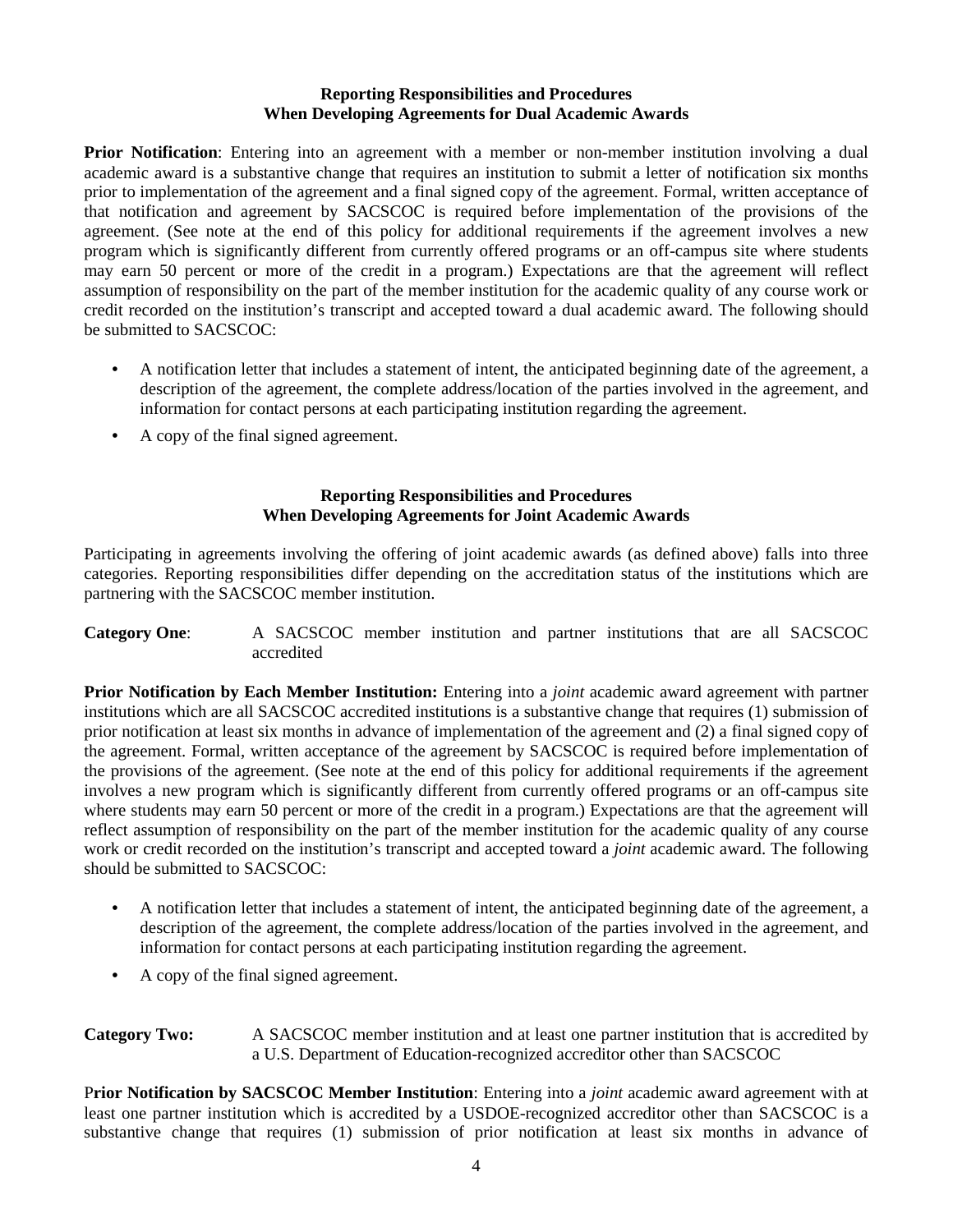implementation of the agreement along with the required documentation listed below and (2) a final signed copy of the agreement. Formal, written approval of the agreement by SACSCOC is required before implementation of the provisions of the agreement. (See note at the end of this policy for additional requirements if the agreement involves a new program which is significantly different from currently offered programs or an off-campus site where students may earn 50 percent or more of the credit in a program.) Expectations are that the agreement will reflect assumption of responsibility on the part of the member institution for the academic quality of any course work or credit recorded on the institution's transcript and accepted toward a *joint* academic award. The following should be submitted to SACSCOC:

- A letter of notification that includes a statement of intent, the anticipated implementation date for the agreement, a description of the proposed agreement, the address/location of each institution involved in the agreement, and information for the contact person at each participating institution.
- A copy of the final signed agreement.
- Documentation that the non-SACSCOC partner institution is not on a public sanction with its accreditor.
- Documentation that the courses or programs of the non-SACSCOC Partner institution(s) are consistent with the educational purpose and goals of the SACSCOC-accredited institution(s).
- Documentation that the institution meets the provisions of Standard 10.9 (*Cooperative academic arrangements*), including the analysis of credits accepted in transfer.
- A plan to monitor and ensure that the quality of contributions made by the partner institution(s) meets SACSCOC expectations.
- A plan and process produced by the SACSCOC-accredited institution(s) ensuring that the agreement and awarding of a joint award does not result in the appearance of extending SACSCOC accreditation to partner institutions through promotional materials, academic publications, student transcripts, credentials verifying program completion, and releases to the news media. (See the disclaimer statement above.)
- Prototypes of official academic documents (e.g. student transcript, degree, diploma, certificate) involved in the agreement.

# **Category Three:** A SACSCOC member institution and at least one partner institution that is not accredited by a USDE-recognized accreditor

**Prior Notification by SACSCOC Member Institution:** Entering into a *joint* academic award agreement with at least one partner institution which is not accredited by a USDOE-recognized accreditor is a substantive change that requires (1) submission of prior notification at least six months in advance of implementation of the agreement along with the required documentation below and (2) a final signed copy of the agreement. Formal, written approval of the agreement by SACSCOC is required before implementation of the provisions of the agreement. (See note at the end of this policy for additional requirements if the agreement involves a new program which is significantly different from currently offered programs or an off-campus site where students may earn 50 percent or more of the credit in a program.) Expectations are that the agreement will reflect assumption of responsibility on the part of the SACSCOC member institution for the academic quality of any course work or credit recorded on the institution's transcript and accepted toward a *joint* academic award. The following should be submitted to SACSCOC:

- A notification letter that includes a statement of intent, the anticipated beginning date for the agreement, a description of the proposed agreement, the address/location of each institution involved in the agreement, and information for the contact person(s) at each participating institution.
- A copy of the final signed agreement.
- A description of (1) any external governmental or accrediting agency approval for the institution(s) or program(s) involved in the agreement, excluding the SACSCOC institution(s), (2) the process of quality assurance used by the agency granting this approval, and (3) any required legal or licensing approvals.